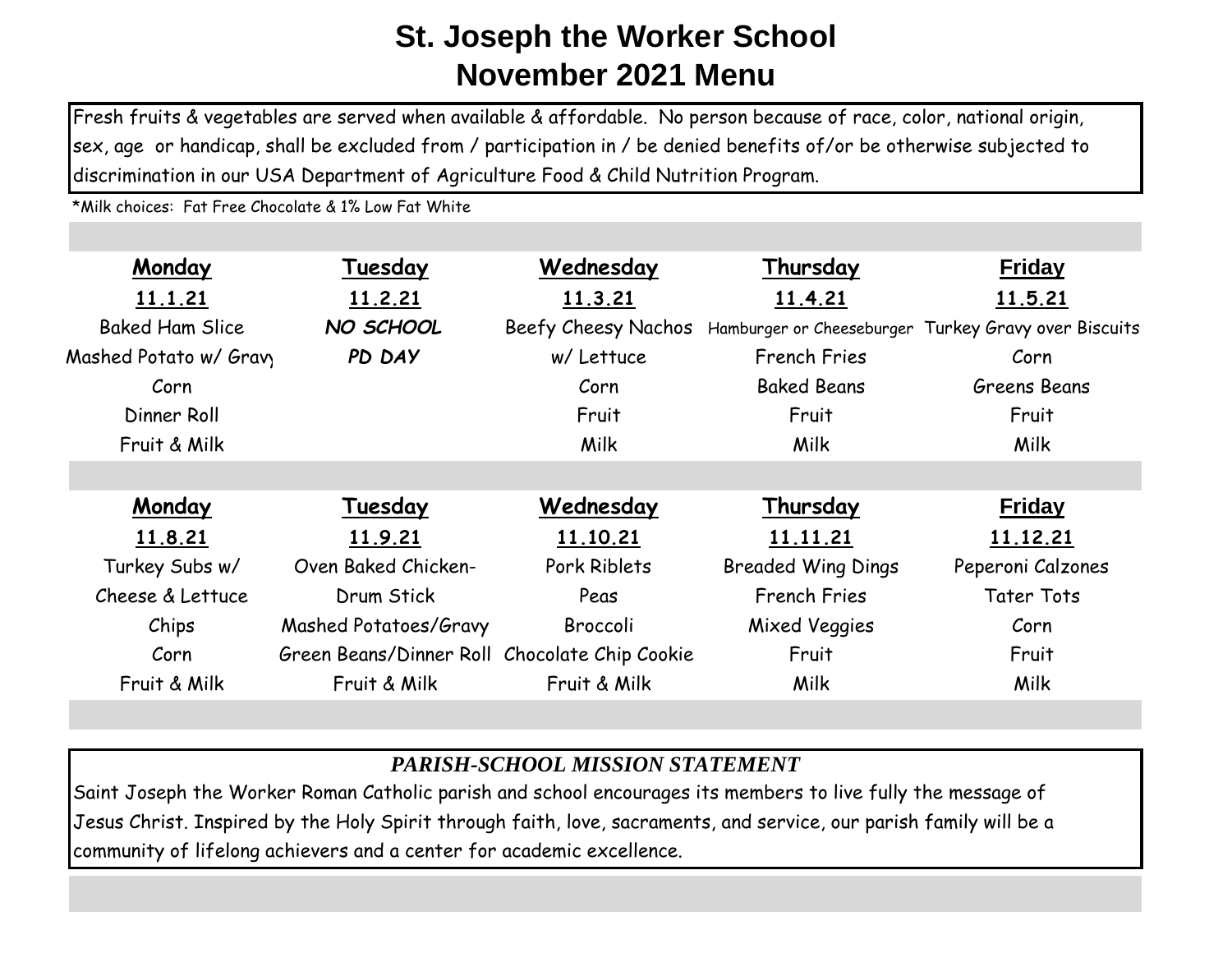| Monday            | Tuesday                                         | Wednesday                     | Thursday            | <b>Friday</b>                                                                                      |
|-------------------|-------------------------------------------------|-------------------------------|---------------------|----------------------------------------------------------------------------------------------------|
| 11.15.21          | 11.16.21                                        | 11.17.21                      | 11.18.21            | 11.19.21                                                                                           |
| NO SCHOOL         | <b>Breaded Chicken Strips</b>                   | Sloppy Joe                    | Taco's w/           | Corn Dogs                                                                                          |
| <b>DEER DAY</b>   | <b>Tater Tots</b>                               | <b>French Fries</b>           | Meat/Cheese/Lettuce | Macroni & Cheese                                                                                   |
|                   | Corn                                            | <b>Baked Beans</b>            | Corn                | Broccoli                                                                                           |
|                   | Dinner Roll                                     | Fruit                         | Cookie              | Green Beans                                                                                        |
|                   | Fruit & Milk                                    | Milk                          | Fruit & Milk        | Fruit & Milk                                                                                       |
|                   |                                                 |                               |                     |                                                                                                    |
| Monday            | Tuesday                                         | Wednesday                     | Thursday            | <b>Friday</b>                                                                                      |
| 11.22.21          | 11.23.21                                        | 11.24.21                      | 11.25.21            | <u>11.26.21</u>                                                                                    |
| Chicken Nuggets   | Spaghetti                                       | Tomato or Chicken Noodle Soup | NO SCHOOL           | NO SCHOOL                                                                                          |
| <b>Tater Tots</b> | Mozzarella Cheese Stick Grilled Cheese Sandwich |                               | <b>THANKSGIVING</b> |                                                                                                    |
| Corn              | Garlic Bread                                    | Mixed Salad                   |                     |                                                                                                    |
| Muffin            | Green Beans                                     | Fruit                         |                     |                                                                                                    |
| Fruit & Milk      | Fruit & Milk                                    | Milk                          |                     |                                                                                                    |
|                   |                                                 |                               |                     |                                                                                                    |
| Monday, 11.29.21  | <b>Baked Ham Slice</b>                          | Mashed Potato w/ Gravy        | Corn/Dinner Roll    | Fruit/Milk                                                                                         |
| Tuesday, 11.30.21 |                                                 |                               |                     | Twisted Rotini w/ Marinara or Alfredo Sauce, Cheese Sticks, Garlic Bread, Green Beans, Fruit, Milk |

## **USDA Nondiscrimination Statement**

The U.S. Department of Agriculture (USDA) prohibits discrimination against its customers, employees, and applicants for employment on the bases of race, color, national origin, age, disability, sex, gender identity, religion, reprisal and, where applicable, political beliefs, marital status, familial or parental status, sexual orientation, or if all or part of an individual's income is derived from any public assistance program, or protected genetic information in employment or in any program or activity conducted or funded by the Department. (Not all prohibited bases will apply to all programs and/or employment activities.)

If you wish to file a Civil Rights program complaint of discrimination, complete the USDA Program Discrimination Complaint Form, found online

at http://www.ascr.usda.gov/complaint\_filing\_cust.html, or at any USDA office, or call (866) 632-9992 to request the form. You may also write a letter containing all of the information requested in the form. Send your completed complaint form or letter to us by mail at U.S. Department of Agriculture, Director, Office of Adjudication, 1400 Independence Avenue, S.W., Washington, D.C. 20250-9410, by fax (202) 690-7442 or email at program.intake@usda.gov.

Individuals who are deaf, hard of hearing, or have speech disabilities and wish to file either an EEO or program complaint please contact USDA through the Federal Relay Service at (800) 877-8339 or (800) 845-6136 (in Spanish).

Persons with disabilities who wish to file a program complaint, please see information above on how to contact us by mail directly or by email. If you require alternative means of communication for program information (e.g., Braille, large print, audiotape, etc.) please contact USDA's TARGET Center at (202) 720-2600 (voice and TDD). USDA is an equal opportunity provider and employer.